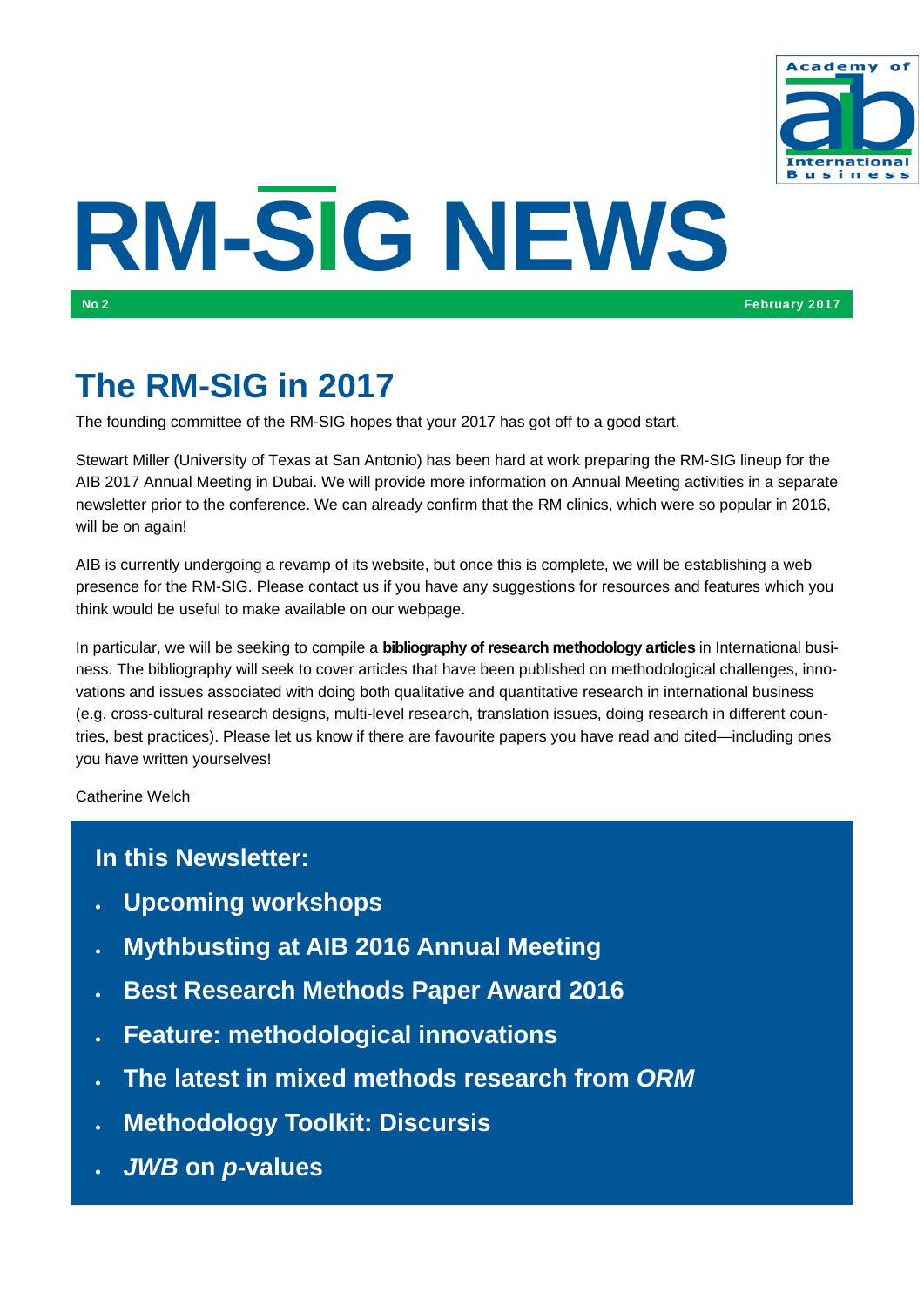# **Upcoming workshops**

#### Mplus

Registration is now open for two Short Courses at the Johns Hopkins University (August 16-18, 2017)

The two courses which will be offered are as follows:

- 1.) Regression and Mediation Analysis using Mplus, presented by Bengt Muthen (Muthen & Muthen) and Marten Schultzberg (Uppsala University) (August 16); and
- 2.) Dynamic Structural Equation Modeling (DSEM) of Intensive Longitudinal Data using Mplus Version 8, presented by Bengt Muthen (Muthen & Muthen), Tihomir Asparouhov (Muthen & Muthen), and Ellen Hamaker (Utrecht University) (August 17-18)

For details go to:

http://www.jhsph.edu/research/centers-and-institutes/johns-hopkins-center-for-prevention-and-early-intervention/ Conferences/index

The DSEM topic is also featured at two July meetings in Europe. For a description go to: http://www.statmodel.com/2017Workshops.shtml

## **CARMA**

#### **12 Short Courses hosted by Wayne State University in Detroit, Michigan, June 2017**

## Session 1: June 5-7

- "Introduction to Structural Equation Methods"- Dr. Larry J Williams
- "Advanced SEM I: Measurement Invariance, Latent Growth Modeling & Nonrecursive Modeling" -Dr. Robert Vandenberg
- "Introduction to Multilevel Analysis"- Dr. James LeBreton
- "Introduction to R"- Dr. Scott Tonidandel
- "Intro to Big Data and Data Mining with R"- Dr. Jeff Stanton
- "Intermediate Regression: Multivariate/Logistic, Mediation/Moderation"- Dr. Ron Landis

## Session 2: June 8-10

- "Intermediate SEM: Model Evaluation" Dr. Larry J Williams
- "Advanced SEM II: Missing Data Issue in SEM, Multi-Level SEM and Latent Interactions" Dr.Robert Vandenberg
- "Advanced Multilevel Analysis" -Dr. Paul Bliese
- "Multivariate Statistics with R" Dr. Steve Culpepper
- "Analysis of Big Data" Dr. Fred Oswald
- "Advanced Regression: Alternatives to Difference Scores, Polynomial and Response Surface Methods" Dr. Jeff Edwards

For more information, including on registration and pricing, please visit the CARMA website at its new home at the University of Nebraska-Lincoln:

http://cba.unl.edu/outreach/carma/short-courses/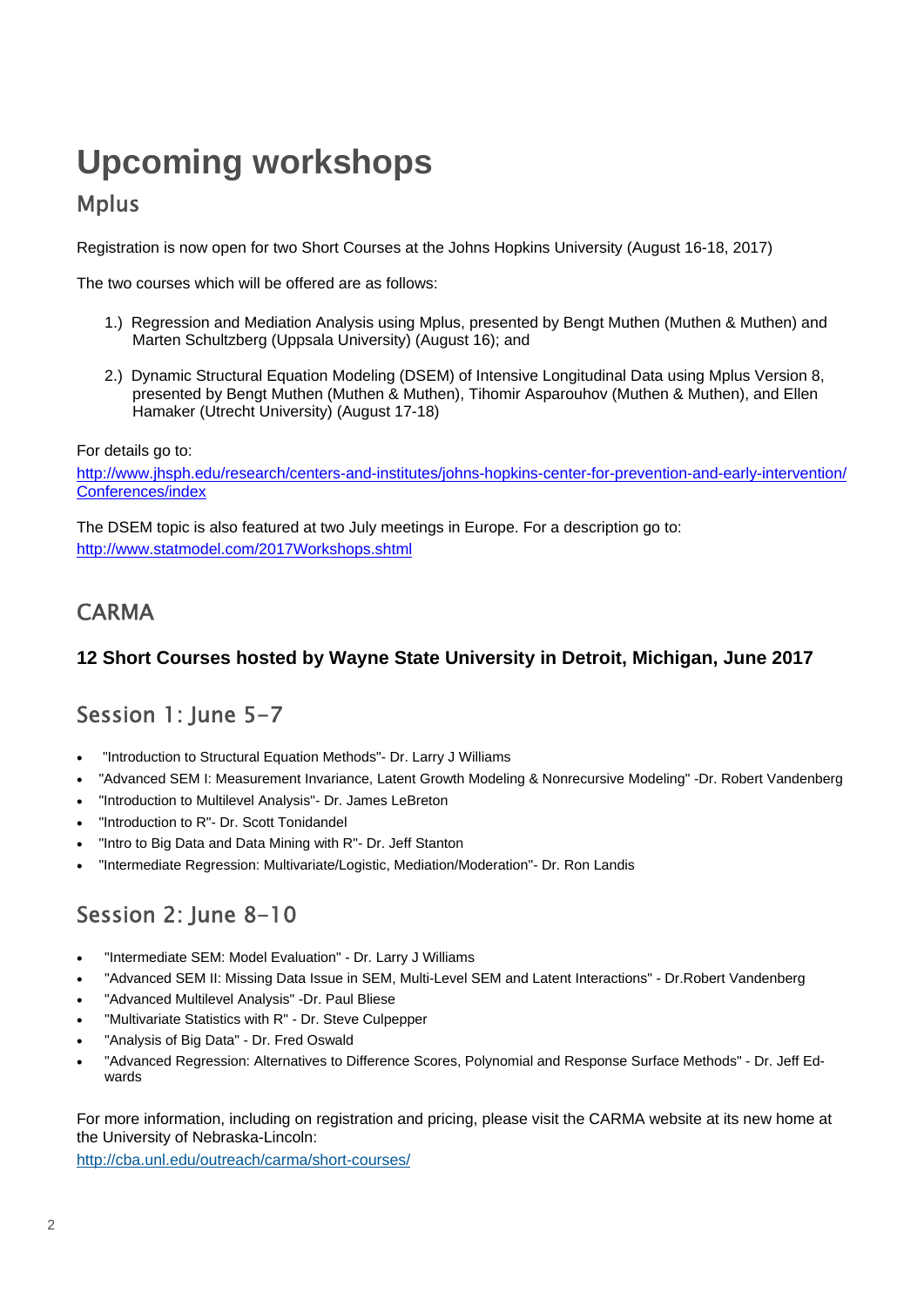## **AIB Annual Meeting 2016**

#### **New Orleans**

The New Orleans annual meeting was the first at which the RM-SIG was active

# **Methodological Myth-Busting at AIB 2016 Annual Meeting**

AIB has made a video recording available of the following panel session which was held at the 2016 Annual Meeting:

#### Myth-Busting and Institutional Change: How to Achieve a More Innovative Future for Research Methodology in IB.

The panel was chaired by Bo Nielsen from the University of Sydney.

The following quantitative and qualitative myths were discussed:

- **Myth no 1:** The Not-So-Direct Cross-Level Direct Effect (Robert J. Vandenberg, University of Georgia)
- **Myth no 2:** Misalignment between Measurement and Theory in Structural Equation Modeling (Larry J. Williams, University of Nebraska-Lincoln)
- **Myth no 3:** Just Reference Eisenhardt, 1989 (when describing your theoretical sampling) (Becky Reuber, University of Toronto)
- **Myth no 4:** Multiple case studies are better than single case studies (Catherine Welch, University of Sydney)

The video recording is available at: https://aib.msu.edu/events/2016/Videos/

# **Best Research Methods Paper Award 2016**

At the AIB 2016 Annual Meeting in New Orleans, the Best Research Methods Paper Award, sponsored by the University of Sydney, was presented for the first time. Congratulations again to the winners, who were:

> Vasyl Taras (University of North Carolina at Greensboro), William Tullar (University of North Carolina at Greensboro) Piers Steel (University of Calgary) Thomas O'Neil (University of Calgary) and Matt McLarnon (University of Calgary)

> > for their paper:

#### Free-Riding in Global Virtual Teams: An Experimental Study of Antecedents and Strategies to Minimize the Problem

The Award will be presented again in 2017, so please come along and congratulate the new finalists and winners. We would also encourage you to start planning a Best Research Methods paper for the 2018 meeting!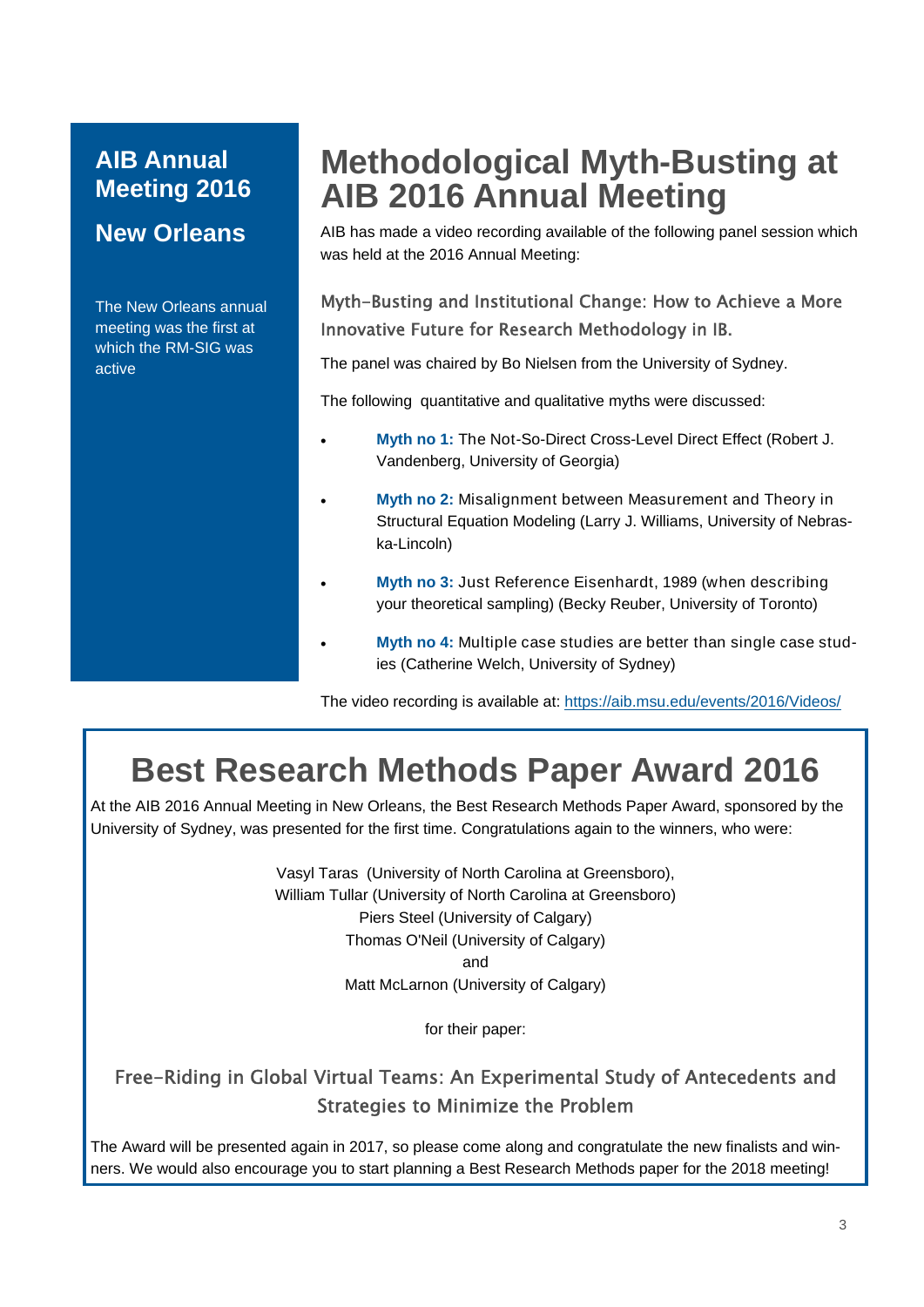# **Methodological innovations: from** *SMJ*

A recent special issue of *Strategic Management Journal* will be of interest to RM-SIG members.

The special issue (37, 1 January 2016), titled 'Question-based innovations in strategy research methods' , showcases new research methods for addressing questions in strategic management.

The special issue features 14 papers, each covering a different innovation:

| <b>Method</b>                                                     | <b>Originating discipline</b>                         |
|-------------------------------------------------------------------|-------------------------------------------------------|
| Density-based algorithms                                          | Economic geography                                    |
| Exponential random graph models                                   | Sociology and statistics                              |
| Nanoeconomics                                                     | Economic history (cliometrics)                        |
| Item response theory                                              | Psychometrics, sociology, maths and political science |
| Sparse inverse co-variance estimation                             | Biological and physical sciences                      |
| Spatial data analysis                                             | Geography, urban studies and environment studies      |
| Field experiments                                                 | Social psychology and marketing                       |
| Video ethnography                                                 | Anthropology, psychology, sociology                   |
| Multi-level discourse analysis                                    | Linguistics                                           |
| Test statistic distributions and posterior predictive<br>analysis | Statistics and psychology                             |
| Spectral graph partitioning                                       | <b>Computational studies</b>                          |
| Group-based trajectories                                          | Criminology and statistics                            |
| Matching models                                                   | Econometrics                                          |
| Mobility analysis                                                 | Econometrics                                          |

As the editorial points out, these methodological innovations are important because they allow us to see the world differently: to revisit and potential revise existing findings, deal with complex causality and pose new questions. The editors point out that all too often, we allow our methods, data and measures to drive the questions we pose and theories we develop. Methodological innovations allow us to challenge, and to some extent rectify, the potential distortions that result from data-driven rather than theory-driven research. We encourage you to think of how these or related innovations could be applied to IB research questions.

*Note:* thanks to Becky Reuber for alerting us to this special issue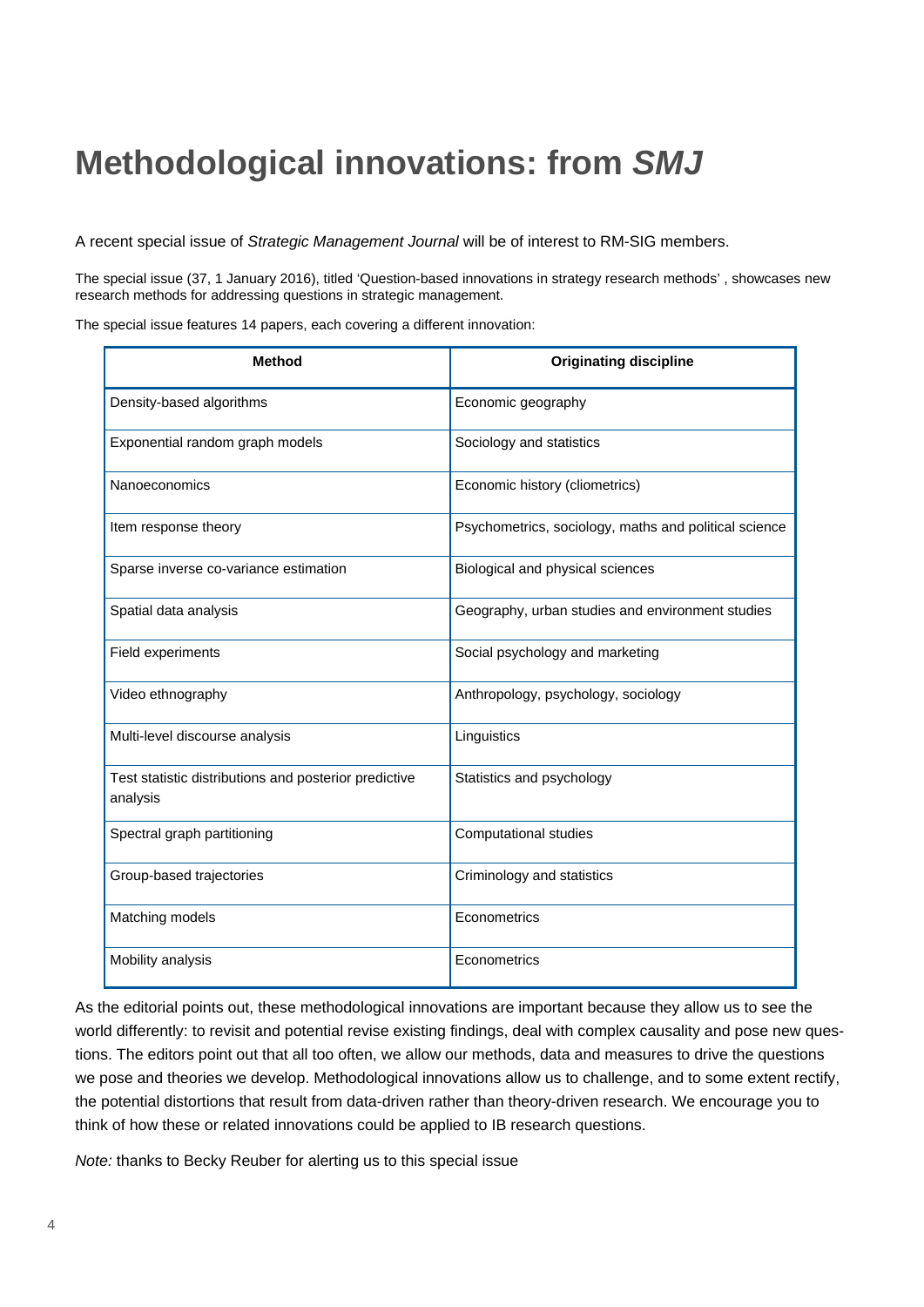# **Methodological innovations: QCA**

Qualitative Comparative Analysis (QCA), which was developed and pioneered by the sociologist Charles Ragin, has received increasing attention from management scholars in recent years (notably Peer Fiss and his collaborators). It is also starting to make its mark in international business. The following are recent examples of articles using QCA to research IB topics:

- M.R Schneider, C. Schulze-Bentrop and M. Paunescu (2010) 'Mapping the institutional capital of high-tech firms: A fuzzy-set analysis of capitalist variety and export performance', 41, *Journal of International Business Studies*, 246–266.
- D. Crilly (2011), 'Predicting stakeholder orientation in the multinational enterprise: A mid-range theory', *Journal of International Business Studies*, 42, 694–717.
- W.Q. Judge, S. Fainshmidt and J.L. Brown (2014), 'Which model of capitalism best delivers both wealth and equality?' *Journal of International Business Studies*, 45, 363–386
- J. A. Felício, M. Duarte and R. Rodrigues (2016), 'Global mindset and SME internationalization: A fuzzy-set QCA approach ', *Journal of Business Research*, 69, 1372-1378 \*
- U.F Ott and Y. Kimura, (2016), 'A set-theoretic analysis of negotiations in Japanese MNEs: Opening up the black box', *Journal of Business Research*, 69, 1294-1300\*
- M.A. Witt and G. Jackson (2016), 'Varieties of Capitalism and institutional comparative advantage: A test and reinterpretation', *Journal of International Business Studies*, 47, 778–806
- L. Cui, D. Fan, X. Liu and Y. Li (2017 forthcoming). 'Where to seek strategic assets for competitive catch-up? A configurational study of emerging multinational enterprises expanding into foreign strategic factor markets',*Organization Studies.*

\* Articles appeared in a special issue on set-theoretic research in business, edited by Norat Roig-Tierno, Kun-Huang Huarng and Domingo Ribeiro-Soriano

Compasss is a worldwide, multidisciplinary network for researchers wishing to explore different forms of systematic comparative case analysis. They maintain a very informative website:

#### http://www.compasss.org/

The website provides a rich set of resources, including:

- Training (check out their 2017 workshops)
- **Software**
- **Bibliography**

If you are interested in being part of a network of QCA scholars, please contact us, via Catherine Welch (catherine.welch@sydney.edu.au). It is important for scholars to share their experiences and expertise, to ensure that the method is thoughtfully applied and errors avoided. We would encourage QCA scholars to consider organising a panel session on set theoretic and configurational approaches at the AIB 2018 Annual Meeting.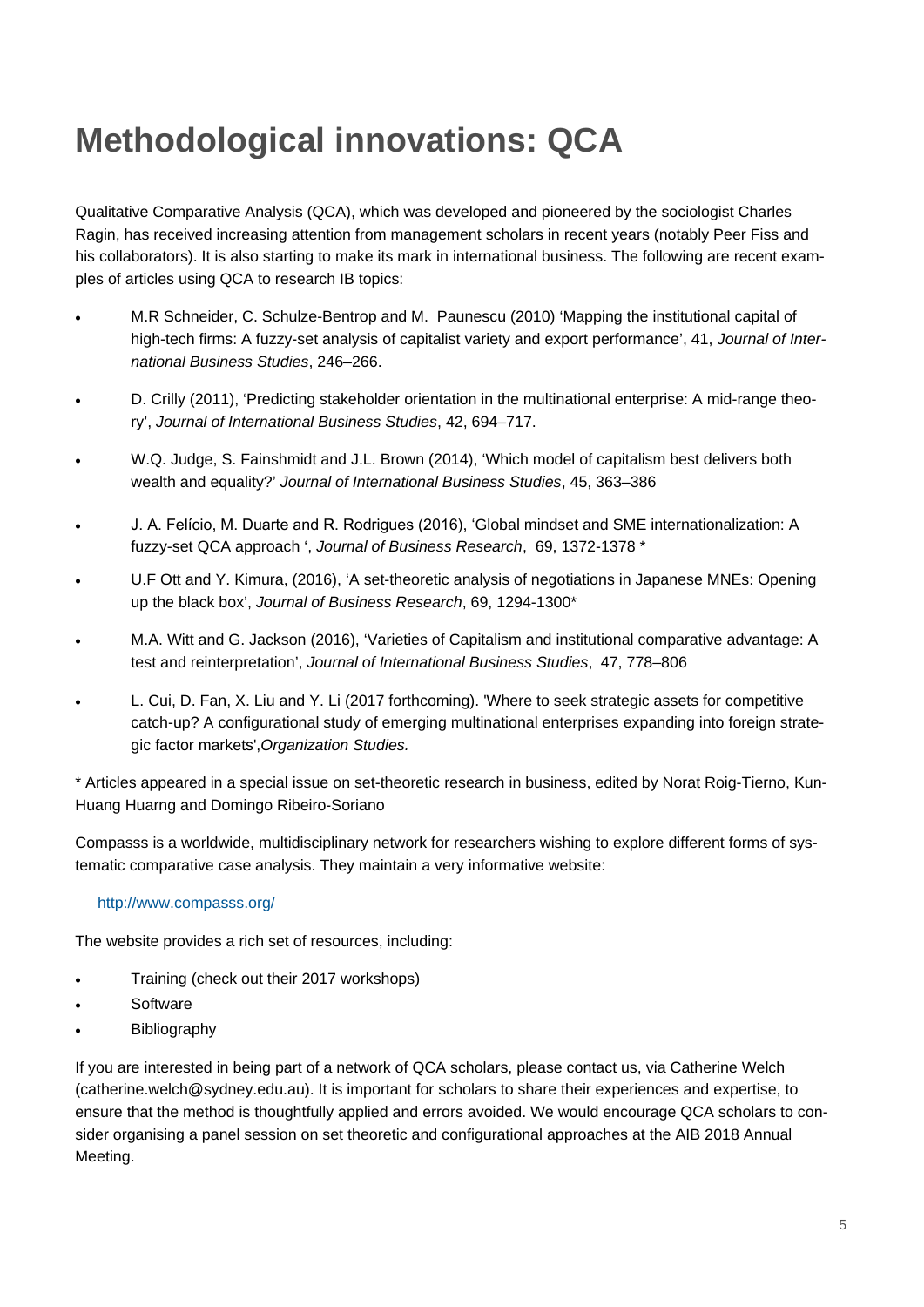# *Organizational Research Methods*

# **Feature Topic alert:**

## **Mixed Methods in Organizational Research (Volume 20, Issue 2, April 2017)**

As the premier research methods journal in management, *Organizational Research Methods* is a must-read for RM-SIG members. We would like to draw your attention to its recently published special issue on mixed methods, which we know will interest many members. The feature topic contains the following articles:

1. Mixed Methods in the Organizational Sciences: Taking Stock and Moving Forward

By José F. Molina-Azorin, Donald D. Bergh, Kevin G. Corley, David J. Ketchen

2. Elaboration, Generalization, Triangulation, and Interpretation: On Enhancing the Value of Mixed Method Research

By Cristina B. Gibson

3. Strategies of Integration in Mixed Methods Research: Insights Using Relational Algorithms

By Andrea Tunarosa, Mary Ann Glynn

4. Research Design for Mixed Methods: A Triangulation-based Framework and Roadmap

By Scott F. Turner, Laura B. Cardinal, Richard M. Burton

5. Mixed Method Social Network Analysis: Combining Inductive Concept Development, Content Analysis, and Secondary Data for Quantitative Analysis

By Trenton A. Williams, Dean A. Shepherd

6. Network Ethnography: A Mixed-Method Approach for the Study of Practices in Interorganizational Settings

By Olivier Berthod, Michael Grothe-Hammer, Jörg Sydow

7. Integrating QCA and HLM for Multilevel Research on Organizational Configurations

By Johannes Meuer, Christian Rupietta

As in other areas of management, mixed methods are often called for in IB research, but not commonly used. A useful discussion of mixed-method research in IB can be found in:

Hurmerinta-Peltomäki, L. and N. Nummela (2006), 'Mixed methods in international business research: a valueadded perspective', *Management International Review*, **46** (4), 439-459.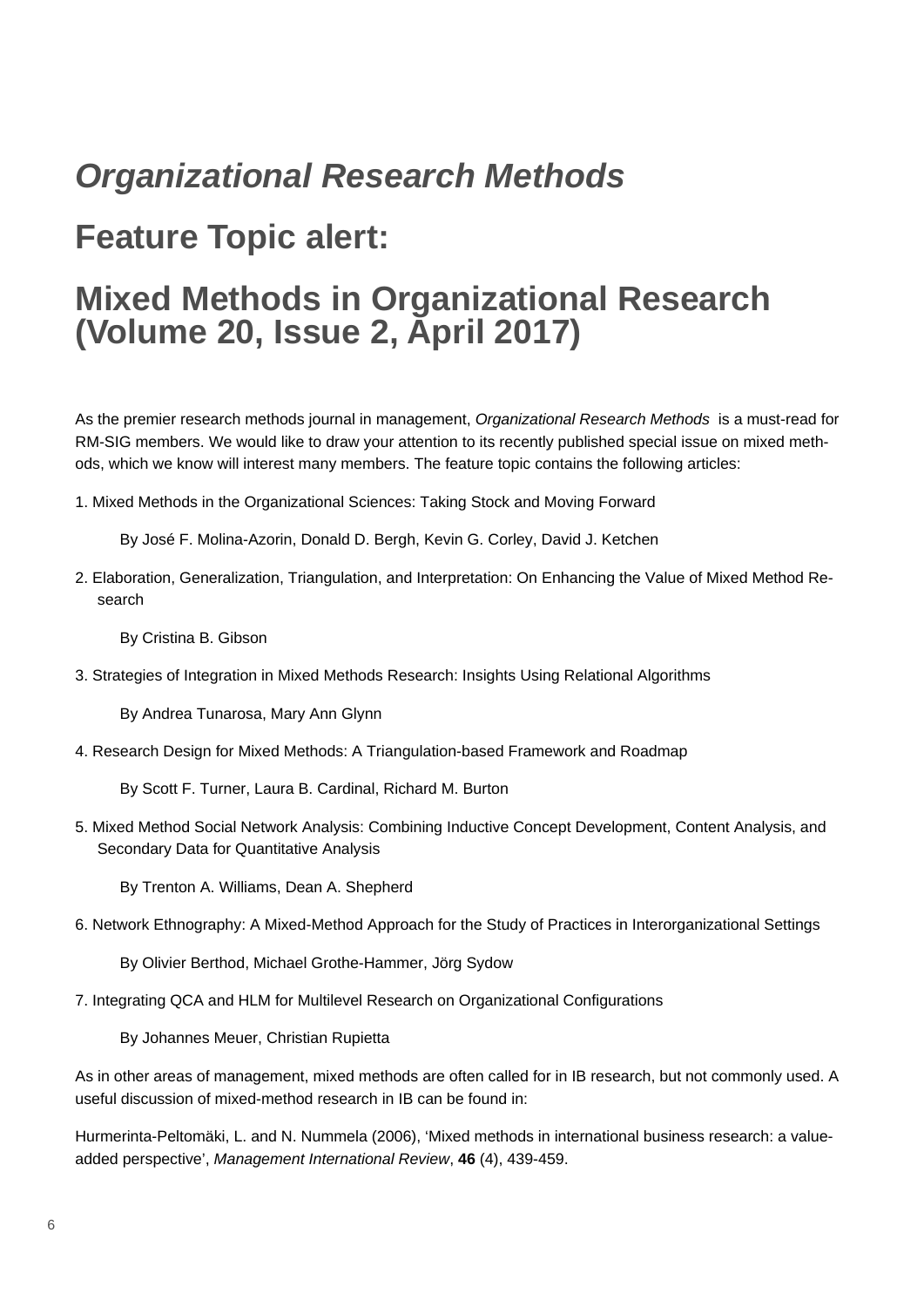#### **Methodology Toolkit**

Each newsletter we will feature useful resources and tools.

Please let us know if you have any suggestions for useful resources that we can share.

Alternatively, let us know if there are any issues you think we should be covering in future issues.

# **Discursis**

Discursis is a new tool from the same team which developed Leximancer. They provide the following overview of the main features of the tool:

Discursis is a computer-based visual text analytic tool for analysing human communication. Communication can be in the form of conversations, web forums, training scenarios, and many more. Discursis automatically processes transcribed text to show participants' individual topic use, and their interactions around topics with other conversation participants over the entire time-course of the conversation. Discursis can assist practitioners in understanding the structure, information content, and interspeaker relationships that are present within input data.

Discursis can:

- track the state of the communication to identify key points and trends and provide early warning of communication issues or changes in situation
- identify whether participants are talking past each other, or engaging successfully
- identify whether participants in the conversation are leaders, promoters, recruiters, innovators, followers, or non-conformists
- identify which concepts are influential, and when.

Discursis presents this data in various visualisations, charts, and reports, including

- a time series plot of the conversation
- a concept map of the communication content--Discursis uses the Leximancer concept discovery engine to code and map the meaning of the text
- a score card for each conversation participant/channel for behaviour types such as leader, follower, innovator, promoter.

For more details, see: http://www.discursis.com/index.php/about2/

## Methodological offerings from Edward Elgar:

Edward Elgar has published a variety of methodology-related handbooks that are relevant to IB research. A recent title is:

#### Nicole Coviello and Helena Yli-Renko (eds) Handbook of Measures for International Entrepreneurship Research

For more details on this title, see:

http://www.e-elgar.com/shop/handbook-of-measures-for-international-entrepreneurship-research

Edward Elgar is happy to offer a 35% discount on this title to RM-SIG members. Please use the code eiba 35 in order to claim this discount.